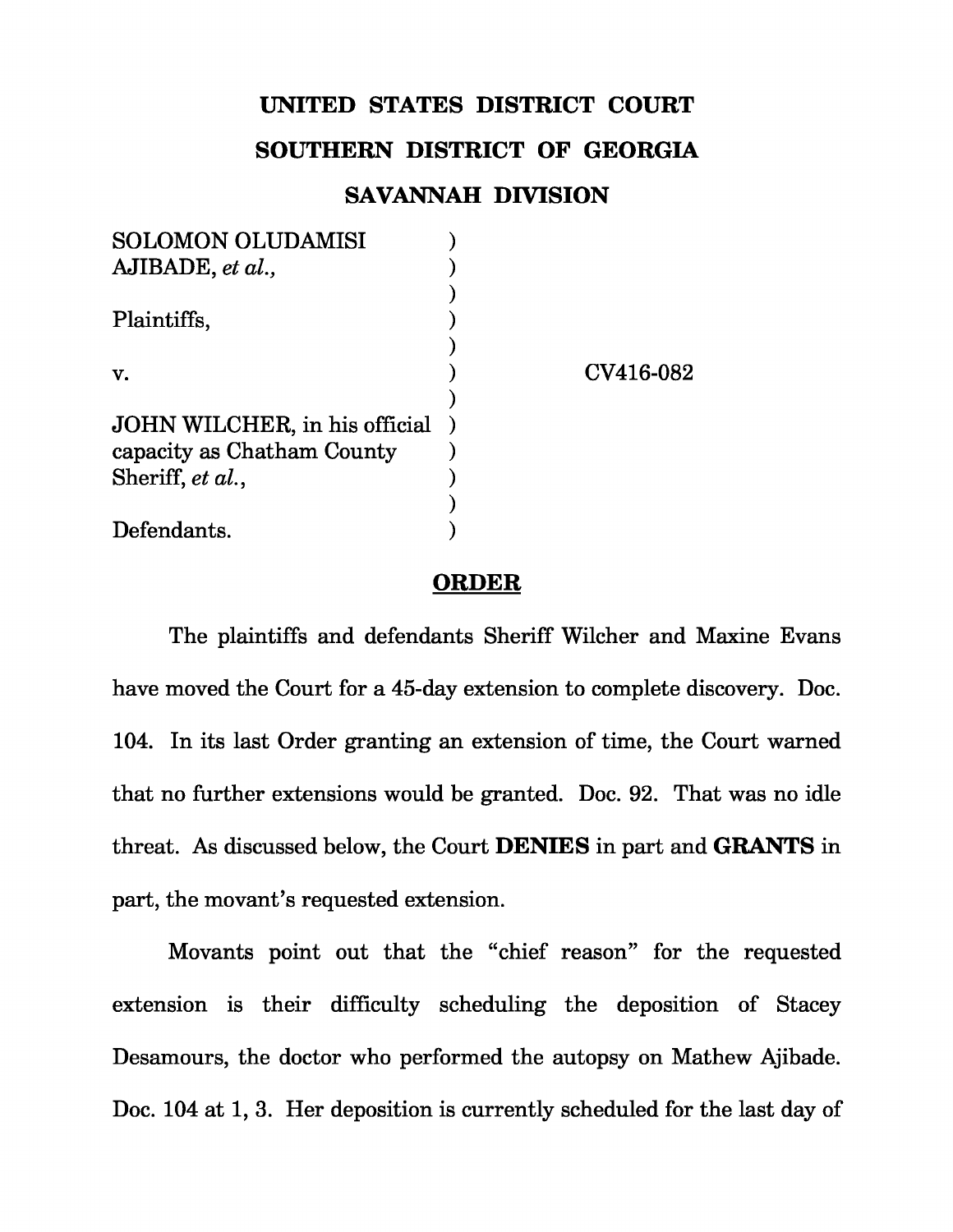fact discovery, and plaintiffs are concerned that they will be unable to follow-up on any information she reveals. *Id.* at doc. 3.

The remaining reasons for the requested extension are vague and hypothetical, *e.g.* "based on past discussions between *certain parties*, it is *likely* that document productions will need to be supplemented again," and "*possible* that new motions to compel will be filed," and a subpoena objection "is *possibly* anticipated." *Id.* at 2, 4 (emphasis added). Those don't cut the mustard. Movants also identify difficulties with depositions, including party depositions,<sup>1</sup> and subpoenas. *Id.* at 2-4. Yet, they say nothing about why such difficulties could not or cannot be addressed during the already-extended discovery period. *Id.* 

Accordingly, the request for "45 additional days across the board," is **DENIED**. The requested extension to the expert discovery period, to accommodate the deposition of Dr. Desamours on the last day of fact discovery, is **GRANTED**. If that deposition produces information that requires a limited reopening of fact discovery, the Court will consider

 $1$  In particular plaintiffs object to defendant Corizon's failure to correct erroneous discovery responses or respond to requests to schedule depositions of its employees. Doc. 104 at 4. If Corizon is not discharging its discovery obligations, plaintiffs may move to compel. The Court reminds Corizon that, if plaintiffs are forced to move to compel its compliance with those obligations, it faces sanctions. *See* Fed. R. Civ. P. 36(c)(1).